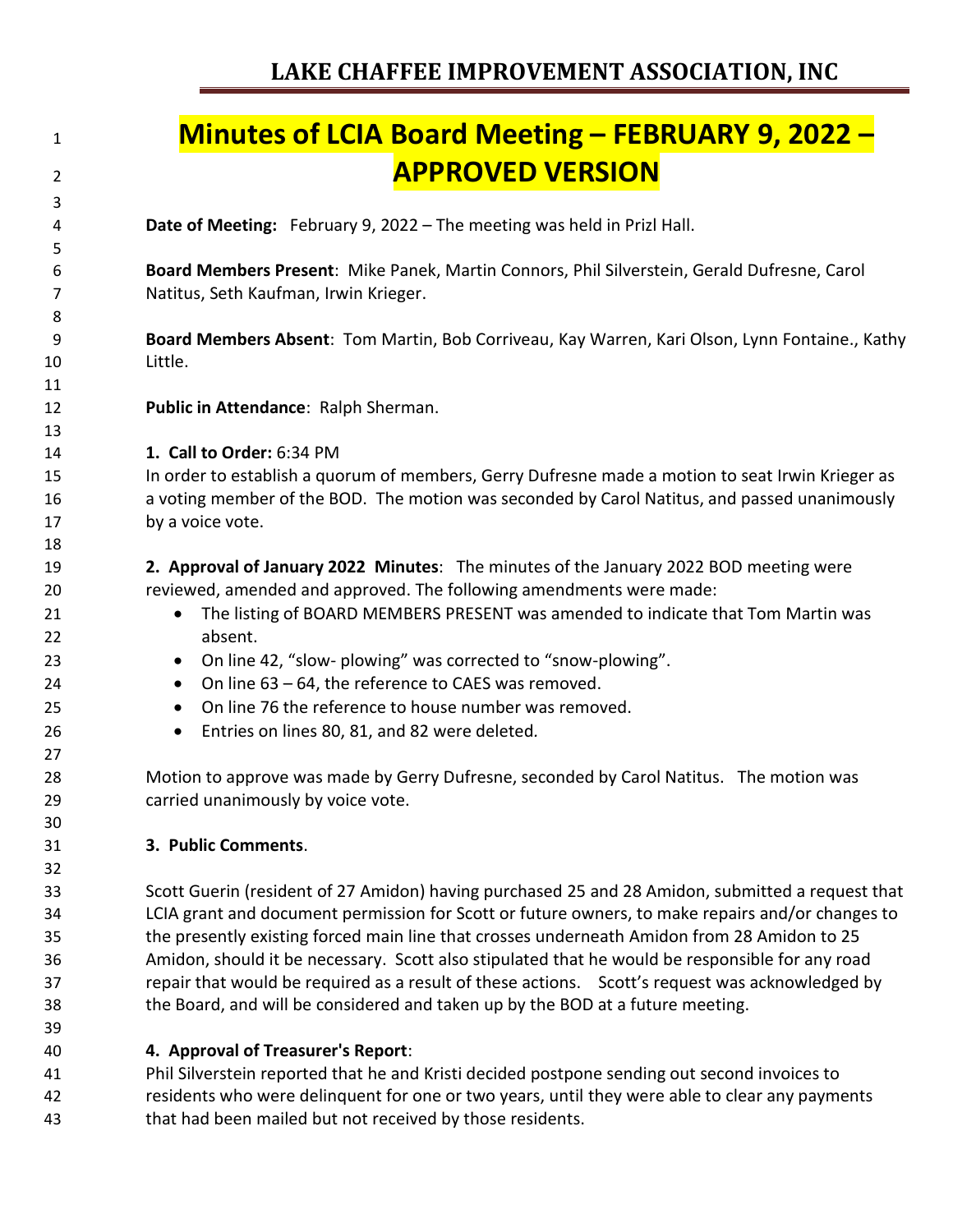| 44 | Gerry Dufresne made a motion to approve the Treasurer's report for January, seconded by Carol   |
|----|-------------------------------------------------------------------------------------------------|
| 45 | Natitus; approved unanimously by voice vote.                                                    |
| 46 |                                                                                                 |
| 47 | 5. Remarks by the President: There were no remarks from the President                           |
| 48 |                                                                                                 |
| 49 | 6. Correspondence                                                                               |
| 50 | The following items of correspondence were addressed:                                           |
| 51 | o A letter was received from Connecticut Department of Energy and Environmental Protection      |
| 52 | (DEEP) inviting Lake Chaffee's participation in the 2022 NLA assessment. This assessment occurs |
| 53 | every 5 years for purposes of determining the health of lakes across the country. The DEEP is   |
| 54 | requesting permission from LCIA to take samples which are used in this annual assessment.       |
| 55 | Ralph Sherman, LCIA's Environmental Chairperson shared the following points:                    |
| 56 | o recommended that the BOD agree to participate.                                                |
| 57 | there is no cost to LCIA and no harm would be done.<br>$\circ$                                  |
| 58 | the only concern being that the researchers want to use gas motors, for which the<br>$\circ$    |
| 59 | BOD would need to grant an exemption.                                                           |
| 60 | A motion was made by Seth Kaufman                                                               |
| 61 | a) for the BOD to notify the DEEP that LCIA would participate in the assessment, AND            |
| 62 | b) that the BOD authorizes the researchers to use gasoline powered water craft to               |
| 63 | gather data.                                                                                    |
| 64 | This motion was seconded by Irwin Kreiger, and was passed unanimously by voice vote, with no    |
| 65 | abstentions.                                                                                    |
| 66 |                                                                                                 |
| 67 |                                                                                                 |
| 68 | 7. Chairperson's Reports:                                                                       |
| 69 |                                                                                                 |
| 70 | At the beginning of Chairperson's Reports, President Mike Panek informed the BOD that he and    |
| 71 | Phil Silverstein would shop the LCIA's insurance coverage with other providers, and get back to |
| 72 | the BOD with information and recommendations.                                                   |
| 73 |                                                                                                 |
| 74 | a. Boat Launch & Lakeview Drive Boat Dock                                                       |
| 75 | Gerry Dufresne reported that there has been some ice damage to the dock at the boat launch.     |
| 76 |                                                                                                 |
| 77 | b. Constable                                                                                    |
| 78 | Gerry Dufresne reported that everything has been quiet. The only problem is that a few          |
| 79 | residents have been parking on the town road.                                                   |
| 80 |                                                                                                 |
| 81 | State Police are continuing to stress that thefts are increasing, and it is important that all  |
| 82 | residents lock their homes, sheds, garages, and vehicles.                                       |
| 83 |                                                                                                 |
| 84 | c. Beaches - Main & Mothers                                                                     |
| 85 | No report.                                                                                      |
| 86 |                                                                                                 |
| 87 | d. Dam                                                                                          |
| 88 | No report. The owner of the property on which the dam is located expressed pleasure and         |
| 89 | appreciation for the care and maintenance by the LCIA.                                          |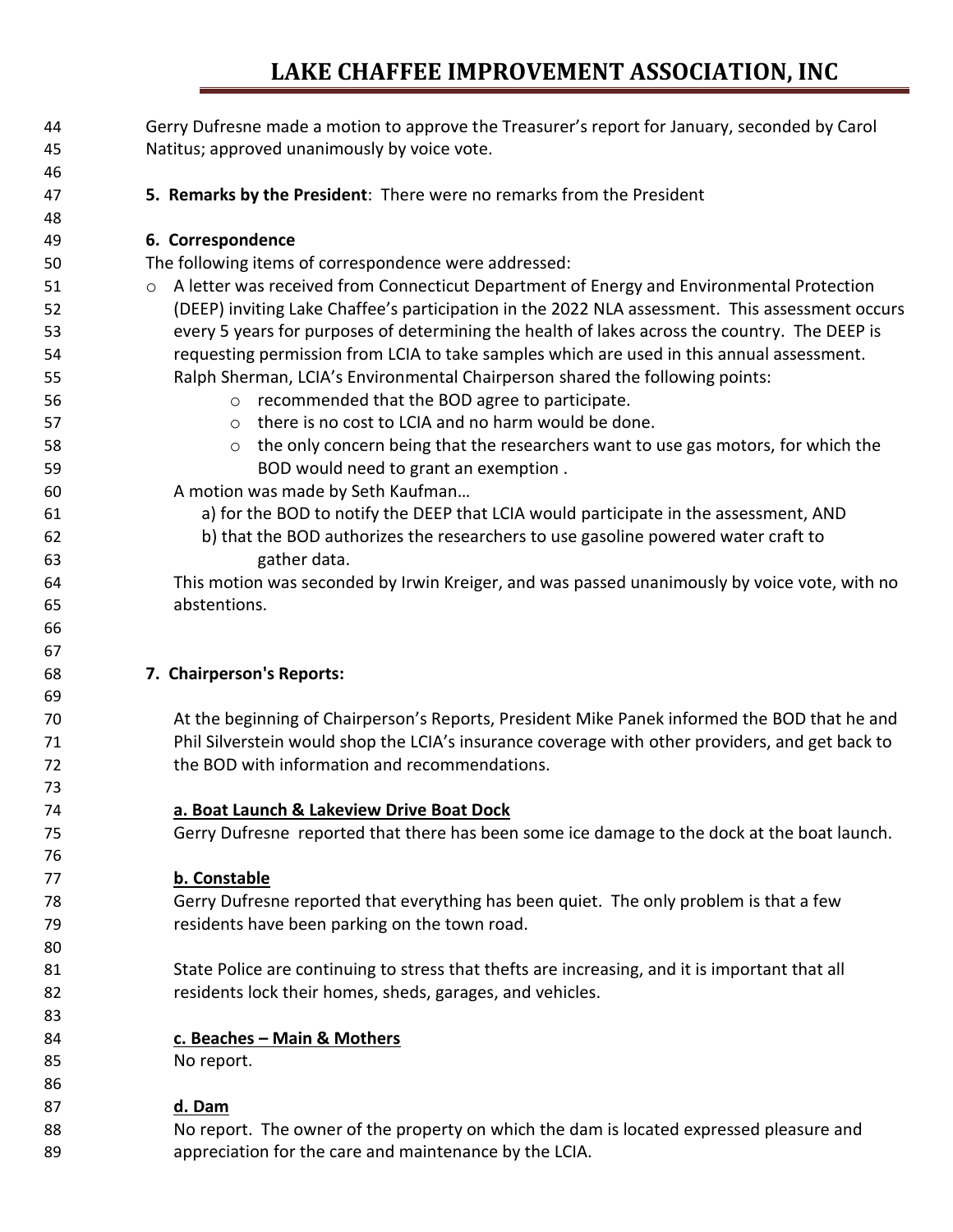| 93         |                                                                                                          |
|------------|----------------------------------------------------------------------------------------------------------|
| 94         | Marty Connors reported on his contacts with State and USDA representatives regarding a goose-            |
| 95         | round-up as a method of controlling the population of geese. Some of the key points were:                |
| 96         | To receive a permit for a round-up involving a large number of geese, the State of<br>$\circ$            |
| 97         | Connecticut requires that LCIA would need to produce a written plan for goose abatement,                 |
| 98         | and documentation of actions taken to implement, as well as evidence that those efforts                  |
| 99         | were unsuccessful.                                                                                       |
| 100        | If LCIA were to use non-lethal means such as capture /removal of small numbers,<br>$\circ$               |
| 101        | harassment or other means, no documentation would be required.                                           |
| 102        | Officers from the USDA wild life control office are able to conduct a variety of<br>$\circ$              |
| 103        | methodologies; there would be fees for utilizing these services.                                         |
| 104        | A representative of the USDA will be contacting LCIA to arrange a visit to Lake Chaffee, for<br>$\circ$  |
| 105        | purposes of proposing strategies and providing cost estimates.                                           |
| 106        | More information to follow, after contact with the USDA representative.<br>$\circ$                       |
| 107        |                                                                                                          |
| 108        | Ralph Sherman briefed the BOD on his research on weed abatement strategies. The two most                 |
| 109        | effective strategies are:                                                                                |
| 110        | Dry Dredging - This involves draining the entire lake for an extended period (usually several<br>$\circ$ |
| 111        | years) and built- up sediment is removed from the lake bed using heavy equipment. After                  |
| 112        | this, the lake is allowed to refill. The advantages to this include deepening the lake, and              |
| 113        | very effective reduction/elimination of weeds. The disadvantages include severely                        |
| 114        | impacting the water-life (turtles, fish, etc), and the challenge of finding ways to dispose of           |
| 115        | the dredged material.                                                                                    |
| 116        | Hydro-raking - This method involves using pressurized hoses to scour the lake floor and<br>$\circ$       |
| 117        | loosen silt and plants from the lake bed. Water containing these materials is pumped out,                |
| 118        | filtered, and returned to the lake. The advantages include a more targeted removal of                    |
| 119        | weeds and silt, with less disruption to animal life. The disadvantage is that it is not as               |
| 120        | effective as dredging.                                                                                   |
| 121        | Ralph will continue to investigate this issue and report back to the BOD.<br>$\circ$                     |
| 122        | No action was taken at this time.                                                                        |
| 123        |                                                                                                          |
| 124        | f. Roads                                                                                                 |
| 125        | Mike reported no complaints regarding the plowing.                                                       |
| 126        |                                                                                                          |
| 127<br>128 | g. Fund Raising                                                                                          |
| 129        | No report.                                                                                               |
| 130        | h. Tax Collection                                                                                        |
| 131        | No report.                                                                                               |
| 132        |                                                                                                          |
| 133        | i. Hall                                                                                                  |
| 134        | No report.                                                                                               |
| 135        |                                                                                                          |
|            |                                                                                                          |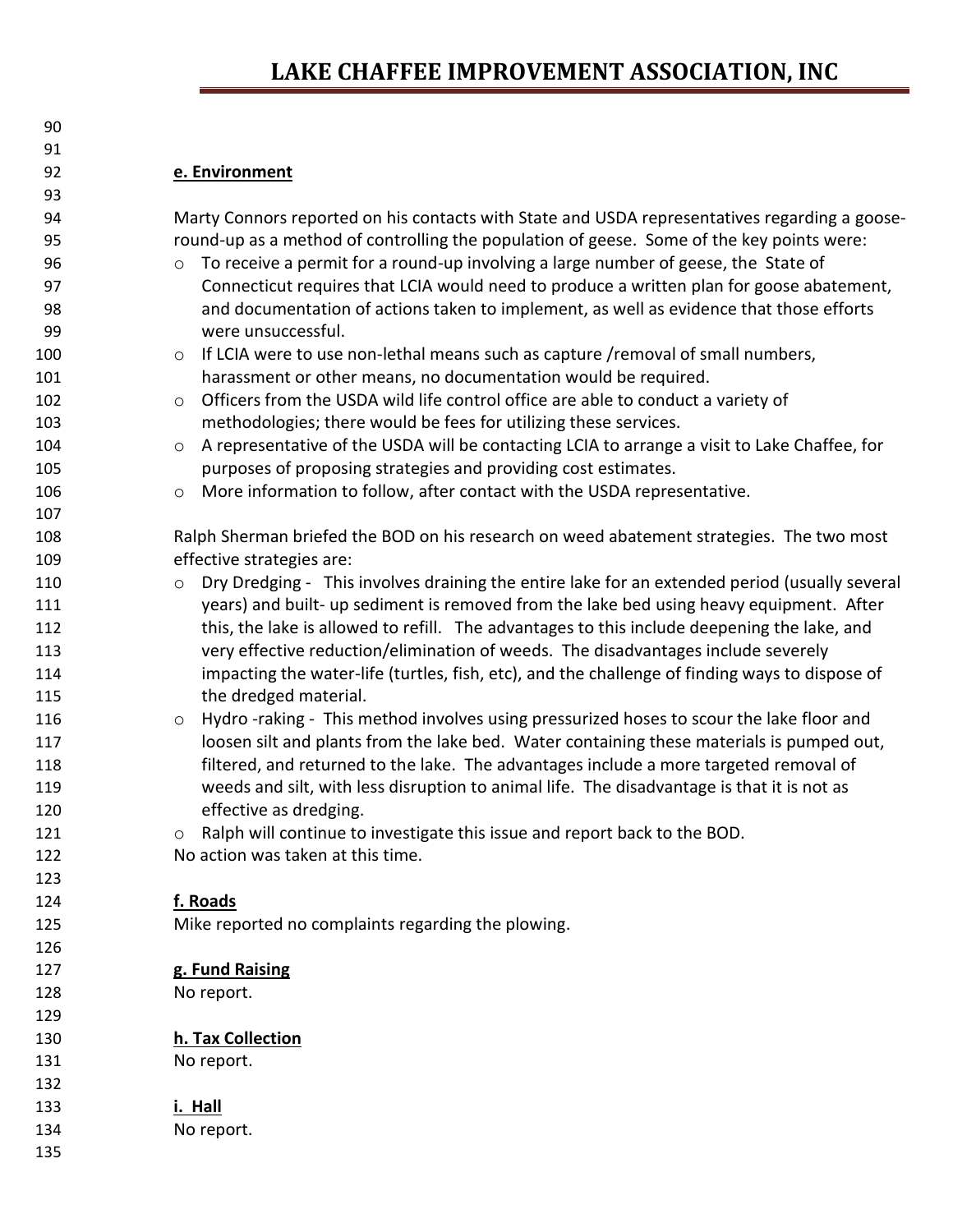| 136 |                                                                                               |
|-----|-----------------------------------------------------------------------------------------------|
| 137 | j. Website                                                                                    |
| 138 | No significant news to report. Thanks to Ralph and Jacqueline for their efforts to update the |
| 139 | website as needed.                                                                            |
| 140 |                                                                                               |
| 141 | 8. Old Business:                                                                              |
| 142 | None.                                                                                         |
| 143 |                                                                                               |
| 144 | <b>9. New Business</b>                                                                        |
| 145 | No new business was put forward.                                                              |
| 146 |                                                                                               |
| 147 | 10. Adjournment:                                                                              |
| 148 | Gerry Dufresne moved to adjourn at 7:43, seconded by Carol Natitus. The motion was approved   |
| 149 | unanimously by voice vote.                                                                    |
| 150 |                                                                                               |
| 151 |                                                                                               |
| 152 |                                                                                               |
|     |                                                                                               |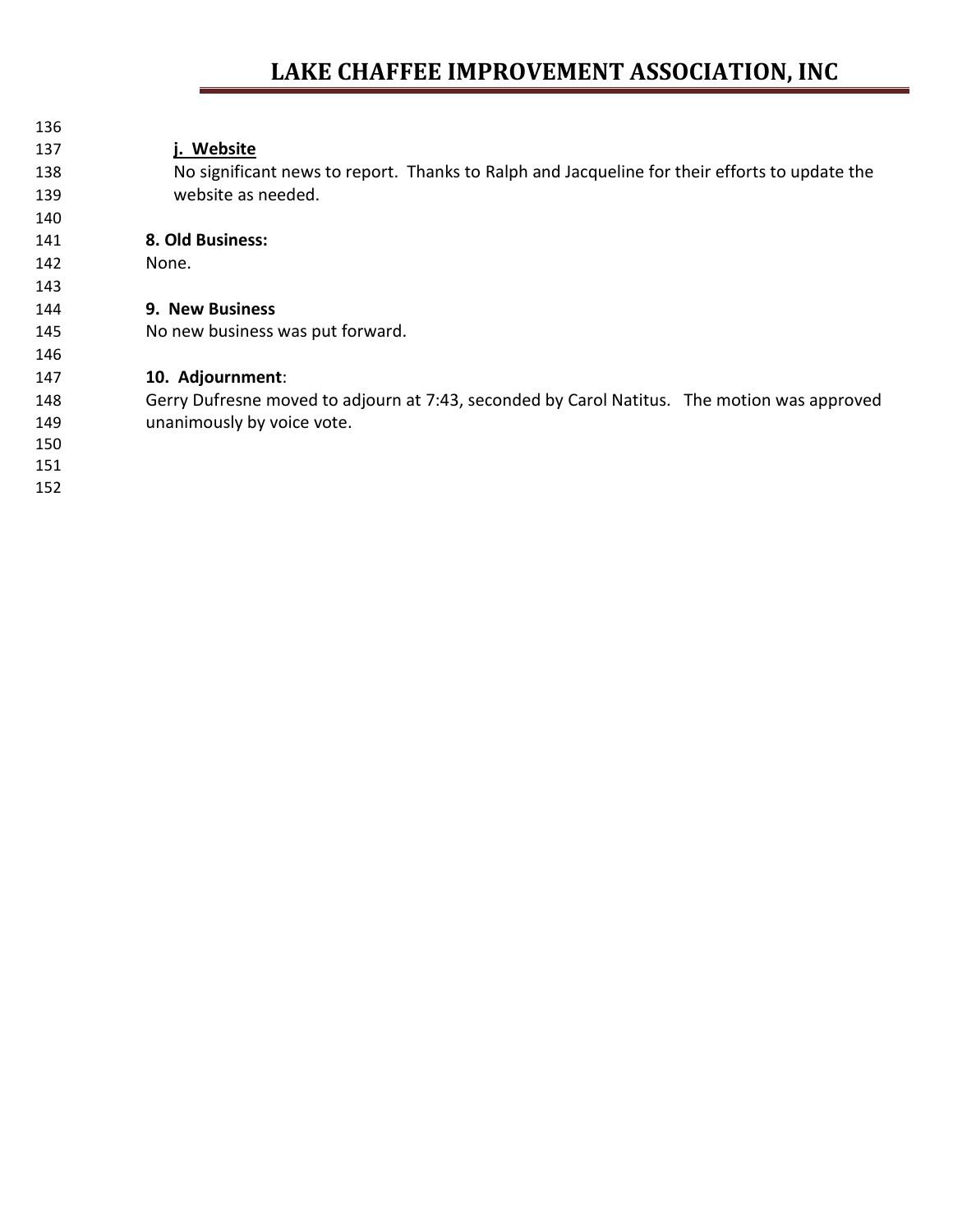|                                  |                                    |                                             | <b>JANUARY 2022 LCIA TREASURER'S REPORT</b> |                              |           |             |
|----------------------------------|------------------------------------|---------------------------------------------|---------------------------------------------|------------------------------|-----------|-------------|
|                                  |                                    | <b>CURRENT YEAR 2021 - 2022</b>             |                                             | <b>PREVIOUS YEARS ACTUAL</b> |           |             |
|                                  | <b>JANUARY 2022</b>                | <b>YEAR TO DATE</b>                         | <b>BUDGET</b><br>2021 - 2022                | 2020 - 2021                  |           | 2019 - 2020 |
| <b>INCOME</b>                    |                                    |                                             |                                             |                              |           |             |
| Taxes - Current                  | \$1,308.00                         | \$38,000.62                                 | \$53,192.00                                 | \$42,359.47                  |           | \$35,452.11 |
| Past Tax + Interest + Fees       | \$250.16                           | \$2,887.05                                  | \$4,000.00                                  | \$16,629.99                  |           | \$7,845.96  |
| Donations                        |                                    | \$2,627.07                                  |                                             | \$1,804.16                   |           | \$2,023.18  |
| LCIA Hall Rental                 |                                    | \$0.00                                      |                                             | \$0.00                       |           | \$525.00    |
| Fundraising                      | \$80.43                            | \$961.87                                    | \$2,500.00                                  | \$240.00                     |           | \$784.00    |
| Website + Newsletter             |                                    | \$0.00                                      |                                             | \$0.00                       |           | \$0.00      |
| Int. + Other LCIA Accts          | \$5.96                             | \$26.19                                     |                                             | \$47.51                      |           | \$30.52     |
| Other                            |                                    | \$25.00                                     |                                             | \$0.00                       |           | \$25.00     |
| From Other LCIA Accounts         |                                    | \$0.00                                      |                                             | \$0.00                       |           | \$0.00      |
| <b>INCOME Totals</b>             | \$1,644.55                         | \$44,527.80                                 | \$59,692.00                                 | \$61,081.13                  |           | \$46,685.77 |
| <b>EXPENSE</b>                   |                                    |                                             |                                             |                              |           |             |
| Hall Maintenance                 |                                    | \$439.00                                    | \$1,000.00                                  | \$410.00                     |           | \$350.00    |
| Hall Utilities (Elec + Heat)     | \$56.73                            | \$578.78                                    | \$2,400.00                                  | \$1,943.57                   |           | \$2,449.13  |
| Office Expense                   |                                    | \$21.09                                     | \$200.00                                    | \$45.75                      |           | \$62.00     |
| Bookkeeping Service              | \$600.00                           | \$1,700.00                                  | \$3,600.00                                  | \$2,600.00                   |           | \$0.00      |
| Mail / Postage                   |                                    | \$0.00                                      | \$300.00                                    | \$257.50                     |           | \$186.00    |
| Road: Repair (Pave + Brush)      |                                    | \$6,703.72                                  | \$7,500.00                                  | \$1,002.99                   |           | \$13,188.83 |
| Road: Snow Plow + Sand           | \$1,750.00                         | \$1,750.00                                  | \$14,000.00                                 | \$10,675.00                  |           | \$6,750.00  |
| Insurance                        |                                    | \$0.00                                      | \$11,750.00                                 | \$10,335.40                  |           | \$9,977.60  |
| Legal Costs + Fees               |                                    | \$0.00                                      | \$500.00                                    | \$10.00                      |           | \$65.00     |
| Beach Maint + Recreation         | \$1,340.00                         | \$1,340.00                                  | \$1,500.00                                  | \$1,200.00                   |           | \$1,340.00  |
| Landscaping                      |                                    | \$400.00                                    | \$3,000.00                                  | \$900.00                     |           | \$2,100.00  |
| Lake Maintenance / H20 Testing   |                                    | \$2,845.00                                  | \$2,400.00                                  | \$1,358.65                   |           | \$105.00    |
| To Other LCIA Accts              |                                    | \$0.00                                      | \$0.00                                      | \$0.00                       |           | \$0.00      |
| Website + Newsletter             |                                    | \$0.00                                      | \$500.00                                    | \$64.08                      |           | \$44.00     |
| Miscellaneous Expense            |                                    | \$60.00                                     | \$500.00                                    | \$0.00                       |           | \$700.00    |
| Lake Dam Acct Funding            |                                    | \$0.00                                      | \$500.00                                    | \$500.00                     |           | \$500.00    |
| Road Improvement Fund            |                                    | \$0.00                                      | \$5,000.00                                  | \$5,000.00                   |           | \$0.00      |
| Septic Replacement Fund          |                                    | \$0.00                                      | \$5,000.00                                  | \$5,000.00                   |           | \$5,000.00  |
| <b>EXPENSE Totals</b>            | \$3,746.73                         | \$15,837.59                                 | \$59,650.00                                 | \$41,302.94                  |           | \$42,817.56 |
|                                  |                                    |                                             |                                             |                              |           |             |
| 8600 General Fund Balance        |                                    |                                             | <b>Other LCIA Bank Accounts</b>             |                              |           |             |
| January 1, 2022 Starting Balance |                                    | Ś                                           | 71,915.51 0220 - Lake & Dam Maint Svg Acct  |                              | Š         | 4,410.59    |
| <b>Total Month Income</b>        |                                    | 1,644.55                                    | 6720 - LCIA Misc Savings Acct               |                              | s         | 19,886.44   |
| <b>Total Month Expense</b>       |                                    | (3,746.73) 8960 - LCIA Special Use Ckg Acct |                                             |                              | 17,348.17 |             |
|                                  | Balance (thru January 31, 2022) \$ | 69,813.33                                   |                                             | Total \$                     |           | 41,645.20   |